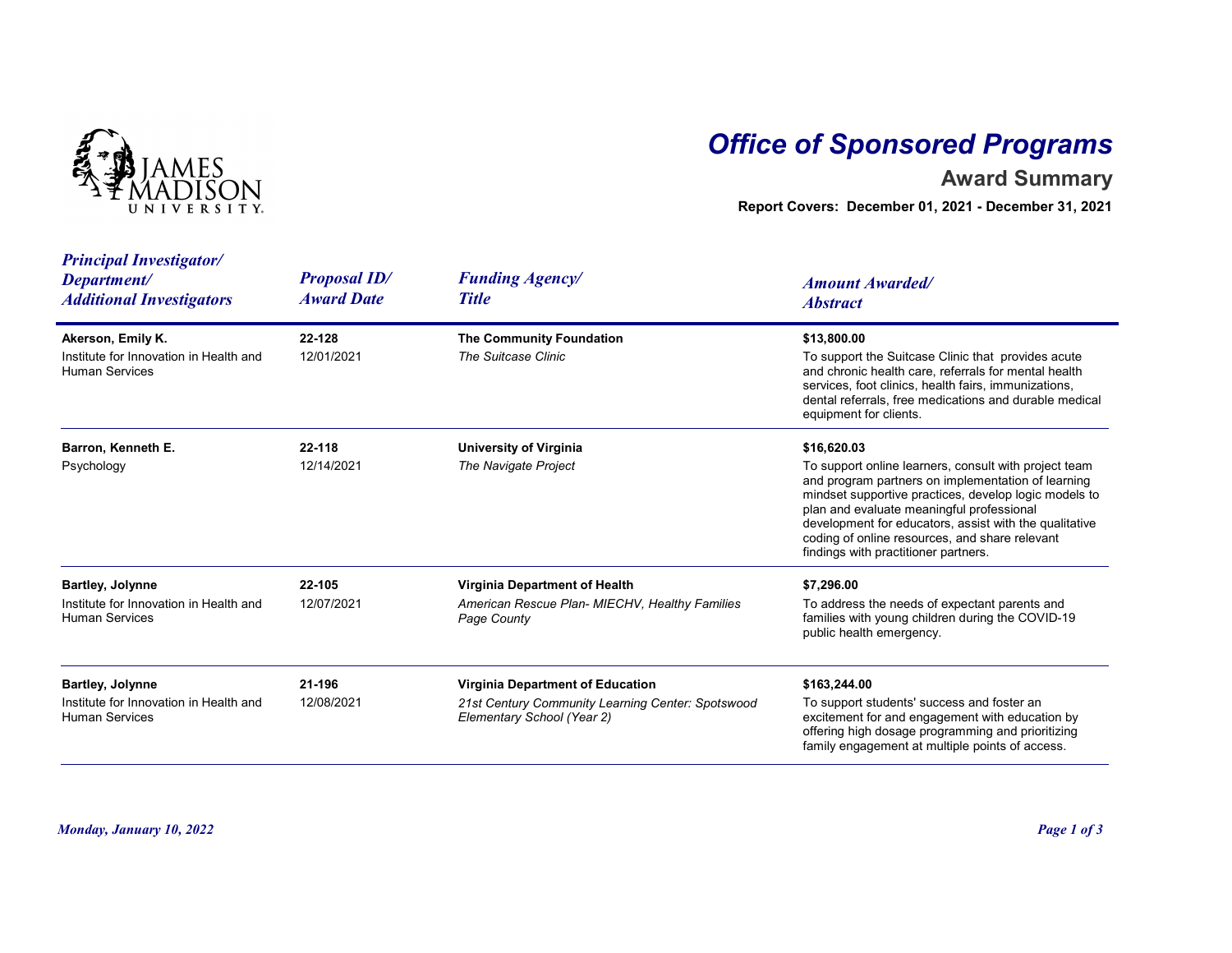| <b>Principal Investigator/</b><br>Department/<br><b>Additional Investigators</b>           | <b>Proposal ID/</b><br><b>Award Date</b> | <b>Funding Agency/</b><br><b>Title</b>                                                                                                                                 | <b>Amount Awarded/</b><br><b>Abstract</b>                                                                                                                                                                                                   |
|--------------------------------------------------------------------------------------------|------------------------------------------|------------------------------------------------------------------------------------------------------------------------------------------------------------------------|---------------------------------------------------------------------------------------------------------------------------------------------------------------------------------------------------------------------------------------------|
| <b>Bartley, Jolynne</b><br>Institute for Innovation in Health and<br><b>Human Services</b> | 21-195<br>12/08/2021                     | Virginia Department of Education<br>21st Century Community Learning Center: Smithland<br>Elementary School and Waterman Elementary School<br>(Year2)                   | \$174,212.00<br>To enrich after-school experiences for economically<br>disadvantaged students at Smithland and Waterman<br>Elementary Schools outside of the school building<br>through the use of the Gus Bus Mobile Classroom<br>Vehicle. |
| Cleland, Corey L.<br>Biology                                                               | 22-142<br>12/07/2021                     | <b>Beta Beta Beta Foundation</b><br>The Nociceptive Withdrawal Response and<br>Subsequent Physiological Joint Angle Changes in<br>Response to Varied Stimulus Location | \$380.00<br>To study the contributions of extrinsic muscle tail<br>muscles in the rat to the nociceptive withdrawal<br>response through the use of Tail Tendon Lesions.                                                                     |
| Dudding, Carol C.<br><b>Communication Sciences and</b><br><b>Disorders</b>                 | 22-143<br>12/07/2021                     | <b>Scottish Rite Foundation of Virginia</b><br>Scottish Rite Clinic and Fellowship: FY 22                                                                              | \$50,500.00<br>To continue support of the JMU-Scottish Rite<br>Language Disorders Clinic.                                                                                                                                                   |
| McCoy, Meghann N.<br><b>WMRA</b>                                                           | 22-145<br>12/09/2021                     | <b>Corporation for Public Broadcasting</b><br>FY22 Radio Community Service Grant                                                                                       | \$151,491.00<br>To provide significant public service programming to<br>the community.                                                                                                                                                      |
| McNaught, John T.<br>Training/Technical Assistance Center<br>Zugelder, Bryan S.            | 22-124<br>12/15/2021                     | Virginia Department of Education<br>Evaluation and Eligibility Parent Modules - Second<br>Wave                                                                         | \$53,568.00<br>To develop animated modules for the purpose of<br>providing information and enhancing the knowledge of<br>parents and families related to the special education<br>evaluation and eligibility process.                       |
|                                                                                            |                                          |                                                                                                                                                                        |                                                                                                                                                                                                                                             |
| Monday, January 10, 2022                                                                   |                                          |                                                                                                                                                                        | Page 2 of 3                                                                                                                                                                                                                                 |